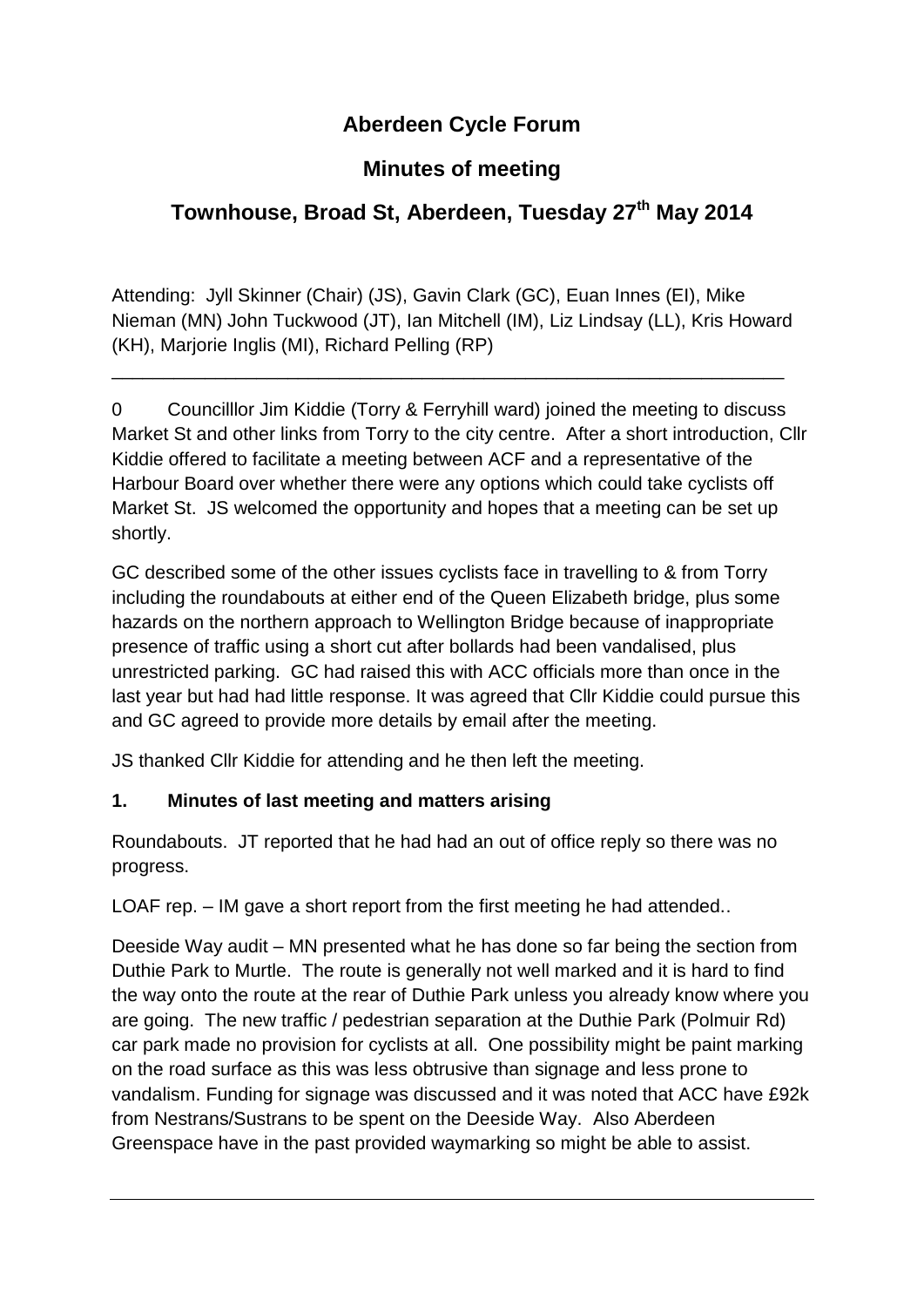Mass ride – It was noted that the date for 'In town without my car day' was 21 September. The idea of a 'feeder' ride was discussed, but we are unclear as to whether ACF can associate itself with the organisation of a ride such as this because of uncertainty over liabilities. JS had tried contacting Pedal on Parliament over what provisions they had made. Given the uncertainty over what number of people might turn up for a ride (20, or 200!) it would be difficult to ask the Police for a road closure for example. Another option would be that the ride takes place without any formal organisation, but in that case ACF would probably not be able to actively promote it. We would aim to decide which of these models to follow by the date of the June meeting.

Tourist route – JS to recce on the weekend of 7/8 June if anyone wants to help out please get in touch.

### **2. Cycle Count results**

Results from the count were good with numbers up at almost all locations. There had been one hiccup over the count on Union St which had been done the following week. As previously, it has been commented that by only starting at 0730 we are missing a lot of commuters. LL had done a test count from 0700-0730 and found more cyclists in that slot than 0730-0800. It was suggested that next year we need to start the count at 0700. However a 2 hr slot might be too much for some in which case we might need to split it and have 2 people to cover each location.

#### **3. Police / traffic enforcement**

JS has had a reply from the Police in answer to her question as to when we might expect to see more Police out on bikes. The answer was "within the next few months". JS will follow up in due course.

GC had been reflecting on the Police Q&A and in particular the fact that they do not actively enforce ASLs because of a lack of resources. ASLs were by far top of the list as to things that members had wanted us to raise with Police. GC proposed that we conduct our own traffic survey of ASL infringement to provide some data to support our case: what is important is not just abuse of the ASLs itself, but any lack of enforcement allows (some) drivers to ignore the rights of cyclists and serves to reinforce the attitude among some drivers that 'cyclists don't matter' If following a survey we can present data that (for example) 40% of drivers infringe ASLs, then this could then be used as leverage with the Police or ACC, and/or in press PR. GC is to produce a survey methodology and seek a few other volunteers to help with the survey.